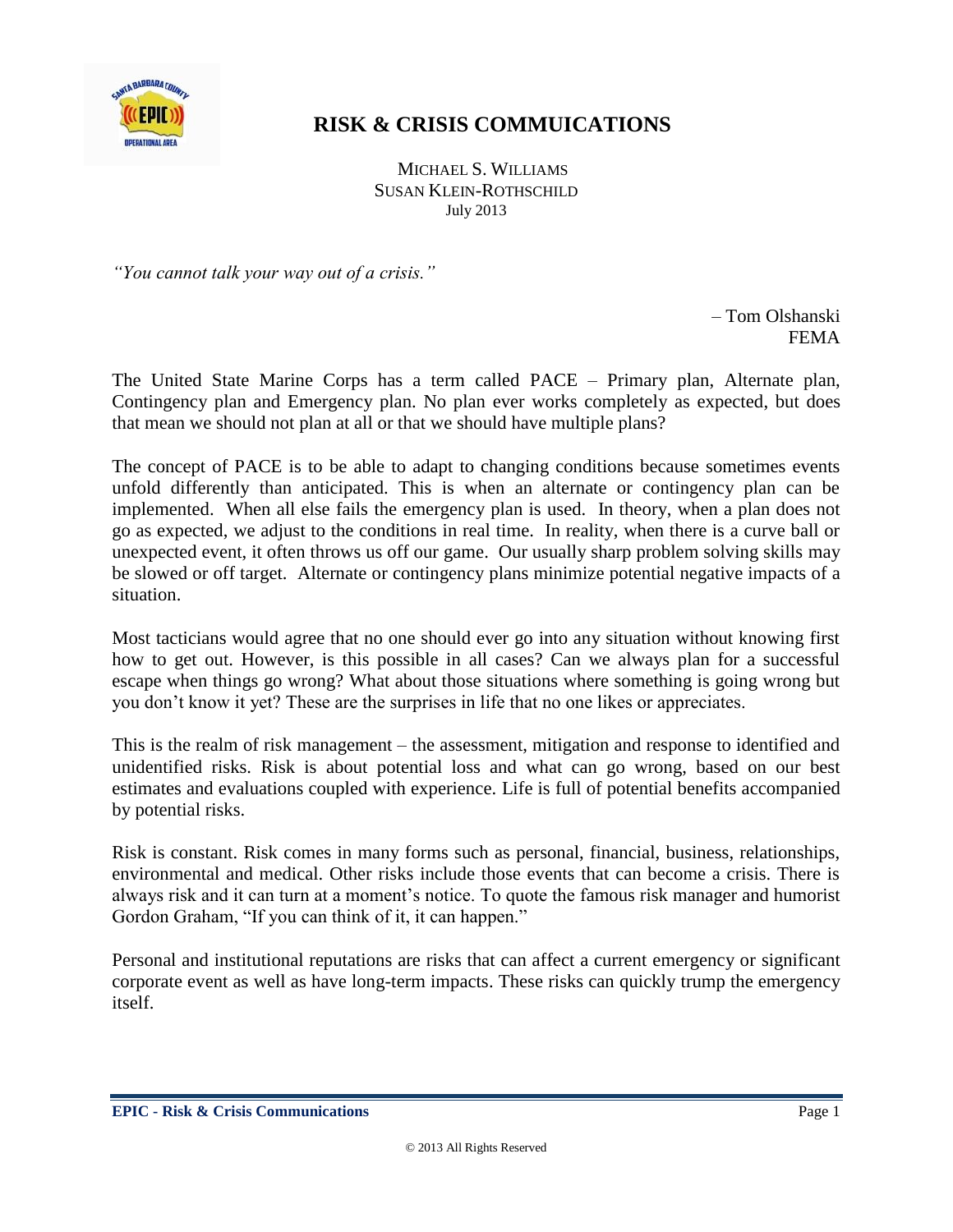It is important to appreciate that people can see risks and quickly become overcome by fear. Fully understanding risk and developing mitigation that is supported by a tested response plan can go a long way to reducing real and perceived fear.

One of Grahams' best examples of risk is that of an old VW driving on the freeway at 65 with a bed mattress tied to the roof flapping in the wind. Is there a chance of it blowing off? Of course. Is the risk preventable? Yes.

In contrast, a crisis is when the mattress blows off onto the freeway causing a multi-car collision injuring people, damaging property and impacting on thousands of commuters.

Crisis is unexpected, creates uncertainty and it is seen as a threat. It is finite and concludes over a period of time. A crisis can come in many forms and more than one crisis can occur at a time. How a crisis is managed frequently drives the intensity and longevity of an event.

One crisis event has a nasty way of creating additional crisis sometimes completely removed from the original event. Multiple unexpected, threatening situations frequently cause one to change or create new plans on the fly with little or no preparations. On the operational side of emergency response this can turn into just doing what needs to be done based on experience, practical necessity and common sense.

Most crises do not remove the initial risks. For example, the risks associated with driving a car are not eliminated because you were involved in a collision. While it is true you may drive slower, wear a seatbelt and pay better attention to your surroundings, these things minimize some risks, yet the risk of another collision remains.

A crisis can come in three forms: Natural, human made and societal. In the world of emergency management natural crisis includes fires, weather, earthquakes, volcanoes, tsunamis and extreme solar activity.

Human crisis has almost unlimited sources. What is a crisis for one person may not be another's crisis based on the level of perceived threat and personal response. A death in the family, loss of a job, serious injury, and loss of one's home are examples of individual human crisis. Large scale human crisis can include war, famine, disease, flooding and fire. Here who has a plan and who does not becomes quickly evident.



WHAT ARE YOU DOING ABOUT IT?

Societal crisis is a growing concern or threat throughout the world. Our society is experiencing profound changes and stresses. Change in enviable as baby boomers begin to leave the work world and move into retirement. These changes may well cause further stress on our already strained society. When a concern becomes a crisis, it is perceived as a threat or emergency that demands resolution. The same situation may be a concern to one person and a crisis to another person.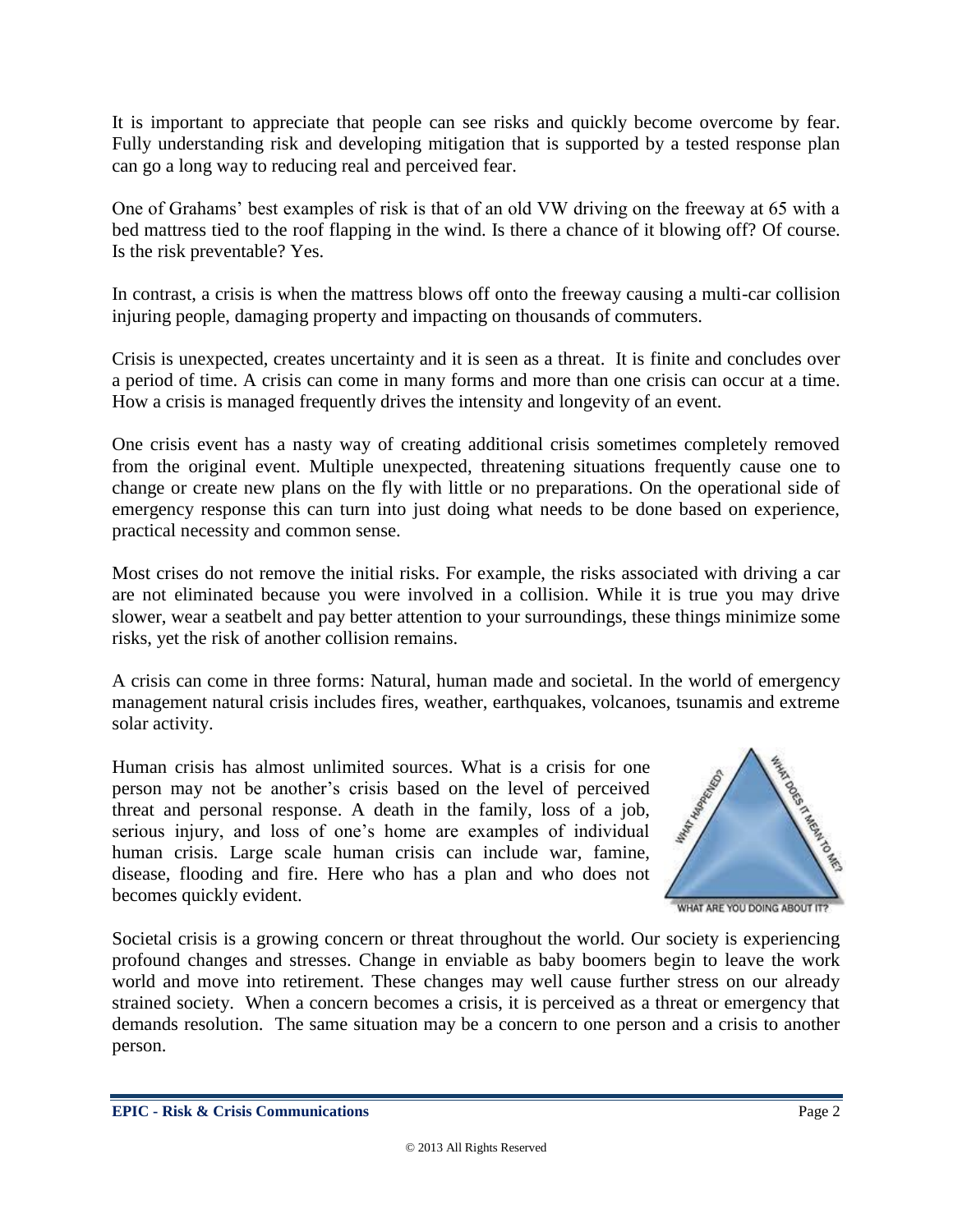The three forms of crisis, natural, human made and societal apply to institutions, government and business. The rules of risk management apply here too. Further complicating the challenges that confront managers and executives is that internal crisis can quickly impact the general public.

The loss of containment of a crisis is one of the great fears within most organizations. Reputation and credibility is everything. The ramifications of not being prepared can be catastrophic.

Perception of risk is greatly influenced by past experience, education and awareness. Those who have lived through a wind driven wildfire or hurricane for example are much more apt to take precautions for these types of events in the future than someone who has not had a personal experience.

Decades of experience has clearly demonstrated that communities, businesses and individuals do not typically anticipate emergencies. When they do experience an emergency, it is often by over reacting or not reacting at all. This is frequently governed by how the media (typically television) portrays an event. The type of media coverage and personal exposure will frequently affect response.

Good communication and relevant information can significantly reduce risks, threats and additional crisis. During any crisis impacting the community the public has three information priorities: What happened or is happening, what does it mean to me and what is being done about it?

While these are seemingly simple and understandable demands, the process in meeting the demand can be daunting. Communicating in a manner that meets these three priority information needs is essential during a crisis.

Media includes radio, print, television and the ever expanding digital world. The roles of media are to report, share information, provide perspectives and various views on life. Media outlets are also businesses and as such it is essential that they make money like any other business. What do you suppose makes money for television news – high action events with dynamic video or reading the stock reports? How about newspapers, radio and magazines?

While it is true media wants to report the news in a dramatic way they also have an institutional interest in being a public servant by supporting the mission and message of public safety. At times, the roles of making money and providing a message of public safety do not lead to the same approach.

How the media portrays an event can significantly impact how the public may responds. The media can also create a crisis from an otherwise benign event. For example, a storm warning from the weather service can be presented in many ways. An alarmist newscaster can make a simple rain storm sound like a Category 5 hurricane. Solid reliable information communicated clearly makes a difference.